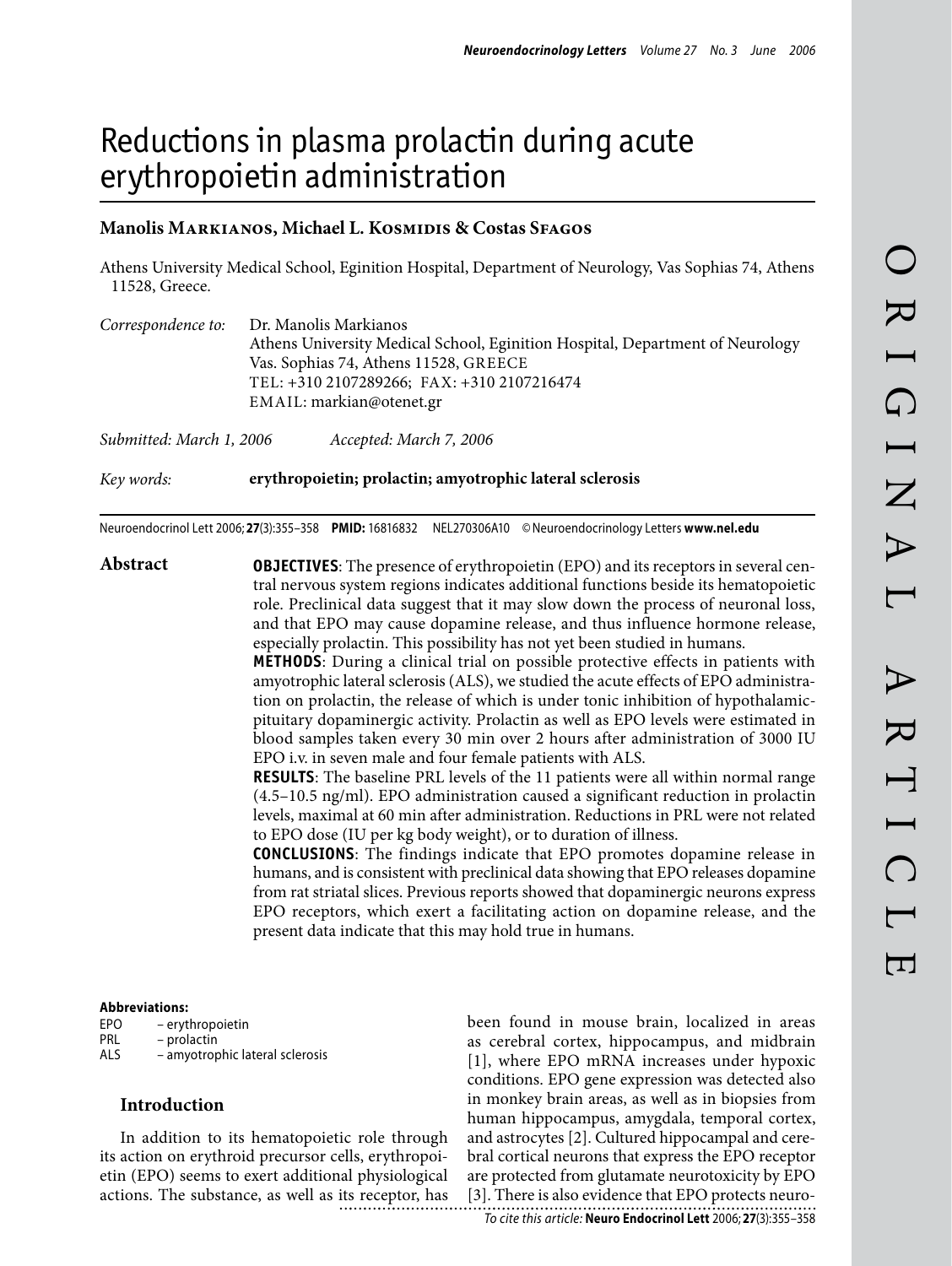## *Manolis Markianos, Michael L. Kosmidis & Costas Sfagos*

nal cells from ischemic damage [4], preventing neuronal apoptosis [5]. Iwasaki et al. [6] showed protective effects of EPO against axotomized motor neuron death, and suggested potential use in treating diseases involving degeneration and death of motor neurons. In a recent report [7], EPO administration was found to protect dopaminergic neurons in substantia nigra and ventral tegmental area in neonatal rats subjected to hypoxiaischemia.

There are several reports regarding EPO actions on the brain dopaminergic system. This specific interest is related to the mechanisms underlying possible neuroprotective effects of EPO, as well as to the understanding of the mechanisms that alter hormone levels, especially of the hypothalamus – pituitary axis, that occur in patients given EPO to treat anemia (mainly dialyzed patients), since prolactin release is under tonic inhibition by dopamine. Hyperprolactinemia is common in chronic renal failure [8], and treatment of anemia with EPO normalizes elevated PRL levels [9–11].

Koshimura et al. [12] showed that EPO increases dopamine release in differentiated PC12 cells, a model of neuronal cell, which possess EPO receptors, while Kawakami et al. [13] reported a suppression of calciuminduced dopamine release from PC12 cells. Incubation of rat striatal slices with EPO increases dopamine release in a dose-dependent manner [14]. Csete et al. [15] reported that EPO receptors are expressed in adult rat dopaminergic neurons, and suggested that EPO functions as a neurotrophic factor promoting proliferation, differentiation, and protection.

In the context of the above-mentioned research on neuroprotective effects of EPO, several preclinical studies suggest that EPO may have therapeutic potential for neuronal loss prevention in stroke, cerebral trauma, multiple sclerosis, and neurodegenerative disorders (for review see [16]), and a beneficial effect on stroke patients has been reported [17]. The report of Iwasaki et al. [6] on motor neuron survival in rats, suggests that the substance may have a beneficial effect in patients with amyotrophic lateral sclerosis (ALS) by slowing down the process of neuronal loss. We thus initiated a clinical trial in which we administered EPO in patients with ALS. In addition to the evaluation of its possible neuroprotective effect, we were interested to select information about its mechanisms of action in the central nervous system. Here we report the effects of the acute administration of EPO on plasma prolactin as a measure of alterations in the hypothalamic-pituitary dopaminergic system, as it is well established that dopamine is the main regulator of prolactin release, exerting a tonic inhibitory effect on the pituitary lactotrophs.

## **Subjects and Methods**

Eleven patients with diagnosis probable or definite amyotrophic lateral sclerosis (El Escorial criteria) were studied, seven males (age range 58 to 71 years), and four females (age range 45 to 71 years). Mean age was 60.6  $(SD=8.2)$  years, and mean duration of illness 18  $(SD=13)$ months (range 6 to 36 months). They were all under treatment with riluzole in a stable dose for at least one month.

3000 IU EPO were administered i.v., and blood samples of 5 ml were taken at times 0, 30, 60, 90, and 120 minutes, and blood pressure and heart rate were recorded. Plasma was separated by centrifugation and stored at –30° C until estimations.

Radioimmunoassay kits of BioChem Immuno-Systems, Italy, were used for the estimation of PRL. In addition, we estimated in the same samples the levels of erythropoietin, using the radioimmunoassay kit of Diagnostic Systems Laboratories (Webster, Texas, USA). EPO concentrations are expressed in mIU/ml plasma. The intra- and inter-assay coefficients of variation were less than 5% for both estimations.

For the statistical evaluation of the data we used repeated measures analysis of variance with age and sex as covariates, followed by post-hoc comparisons. Linear regression analysis was used in searching correlations between variables.

## **Results**

The baseline plasma PRL levels of the patients were all well within the normal range (mean $\pm$ SD 6.04 $\pm$ 1.66, range 4.49–10.5 ng/ml).

Since the responses of PRL may differ between males and females, we first compared the PRL responses to EPO between these subgroups, using repeated measures ANOVA. A significant time effect was found (df=4,36, F=5.45, p=0.016), while sex effect and sex-time interaction were non-significant (Table). Having excluded a significant sex effect, we proceeded to the evaluation of EPO effects on PRL for the whole group of 11 patients. The mean values of PRL during EPO administration in the male and female subgroups, as well as in the whole group, are shown in the Figure.

The mean values (±SD) of the levels of EPO and PRL measured in the plasma of all 11 patients, as well as mean arterial pressure and heart rate, are shown in the Table. Statistical evaluation of the PRL data showed a significant time effect, with maximal reductions in PRL levels at 60 min after EPO administration (Table). EPO plasma concentrations rose from a mean of 8.8±1.7 mU/ml to 217±59 in the 30 min samples, and remained high during the two hours sampling. From the regression line of the diminishing mean values of EPO from 30 min to 120 min (four points,  $r=-0.9753$ ,  $y=218-0.404x$ ), we calculated a half-life for EPO of 4.5 hours, which is in accordance with the reported values after i.v. administration of 4–9 hours [18].

Baseline PRL levels were marginally positively related to age  $(r=0.5596, p=0.07)$ , and not related to duration of illness (r=0.1377, n.s.) or to body mass index. The reductions in plasma PRL were not related to the EPO dose expressed in IU per kg body weight (r=0.0434, n.s.), or to age (r=0.4493, p=0.17) and duration of illness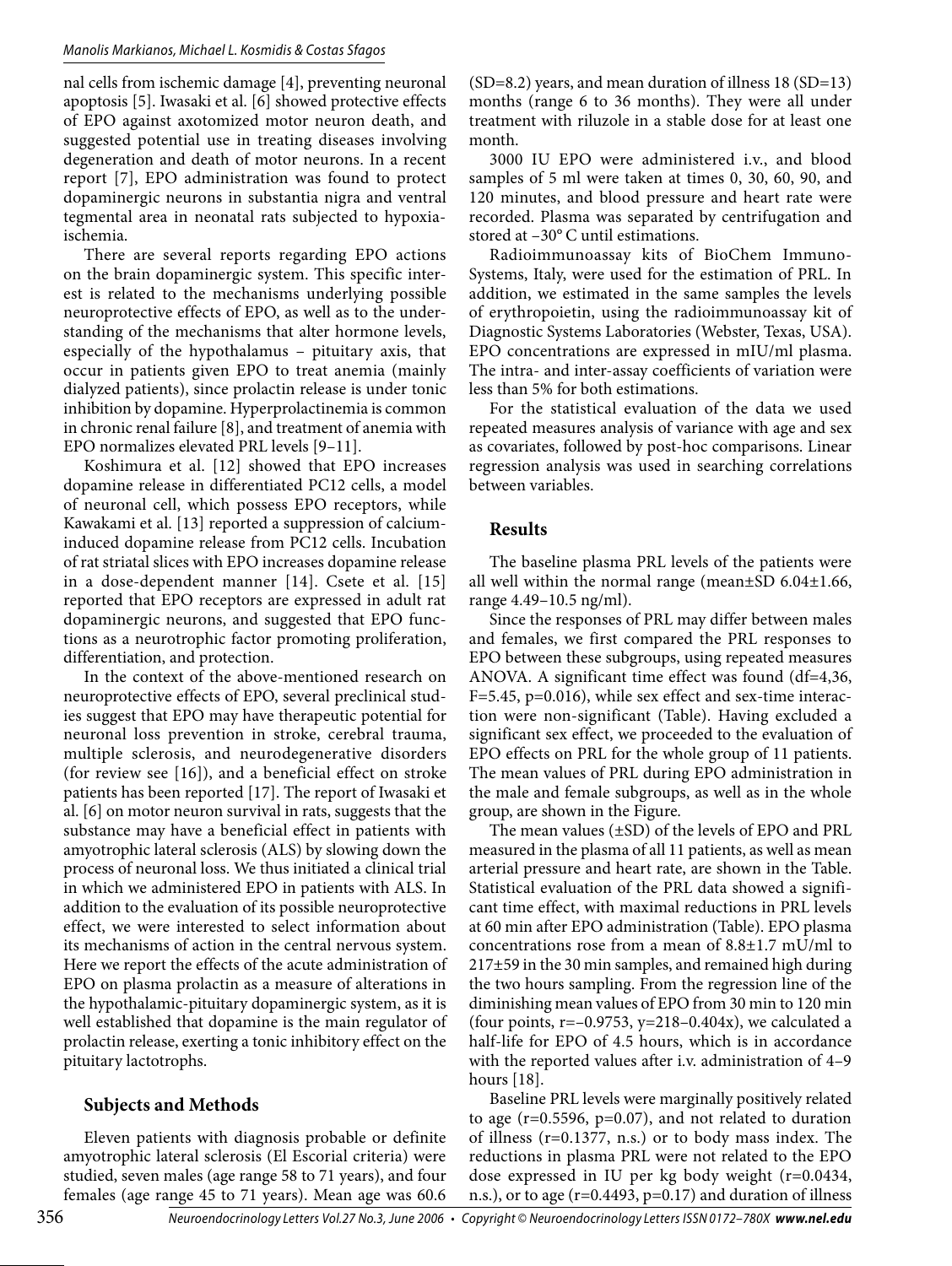

**Figure**. Plasma prolactin levels (mean±SEM) of 11 patients with amyotrophic lateral sclerosis after administration of 3000 IU erythropoietin intravenously. The responses of the male and female subgroups are shown separately.

**Table.** Plasma levels of erythropoietin and prolactin (mean±SD) in 11 patients with ALS after the administration of 3000 IU EPO i.v. Statistical evaluation by analysis of variance for repeated measures. The changes in mean arterial blood pressure (MAP) and heart rate (HR) are also given.

| Time                              | <b>EPO</b>    | <b>MAP</b>      | <b>HR</b>       | <b>PRL</b>      |
|-----------------------------------|---------------|-----------------|-----------------|-----------------|
| <b>Baseline</b>                   | $8.8 \pm 1.7$ | $95.7 \pm 7.5$  | $78.9 + 9.8$    | $6.04 \pm 1.66$ |
| 30                                | $217 + 59$    | $101.7 \pm 7.8$ | $86.1 \pm 15.2$ | $5.25 \pm 1.26$ |
| 60                                | 207±43        | $99.3 \pm 6.7$  | $82.3 \pm 12.6$ | $4.92 \pm 1.12$ |
| 90                                | 190±42        | $96.6 \pm 6.5$  | $83.1 \pm 13.5$ | $5.23 \pm 1.24$ |
| $120 \text{ min}$                 | 186±42        | $96.2 \pm 7.9$  | 79.6±12.4       | $5.34 \pm 1.18$ |
| F                                 |               | 3.58            | 2.32            | 4.35            |
| р                                 |               | 0.014           | 0.07            | 0.005           |
| Post-hoc comparisons (Tukey-test) |               |                 |                 |                 |
| 0 versus 30                       |               | 0.023           | 0.07            | 0.057           |
| 60                                |               | 0.35            | 0.72            | 0.003           |
| 90                                |               | 0.99            | 0.53            | 0.049           |
| $120 \text{ min}$                 |               | 0.99            | 0.99            | 0.055           |

 $(r=0.4101, p=0.21)$ . Baseline EPO levels gave a negative correlation to duration of illness, which though did not reach significance ( $r=-0.5184$ ,  $p=0.102$ ).

## **Discussion**

Acute i.v. administration of EPO in patients with ALS caused a significant reduction in plasma PRL levels, maximal at +30 min. The reduction was sustained during the two hours sampling, where the EPO concentrations remain high. Since there are no indications for any disturbances of the hypothalamus – pituitary axis in ALS, we can accept that this action is not restricted to this patient group. These data provide an indication for an action of EPO on the dopaminergic pituitary input, stimulating the release of dopamine, and are in accordance with the increases in dopamine release by EPO reported by Koshimura et al. [12] who worked with PC12 cells which possess EPO receptors, and the increases in dopamine release from rat striatal slices after incubation with EPO [14]. Since dopaminergic neurons express EPO receptors [15], it seems likely that EPO exerts a facilitating action on dopamine release by acting on these receptors.

The acute effect of EPO on plasma PRL levels is line with the reduction in PRL found in dialysed patients after long-term EPO administration to treat anemia, as reported in the studies cited above. It has to be mentioned though, that in this study, we did not observe a